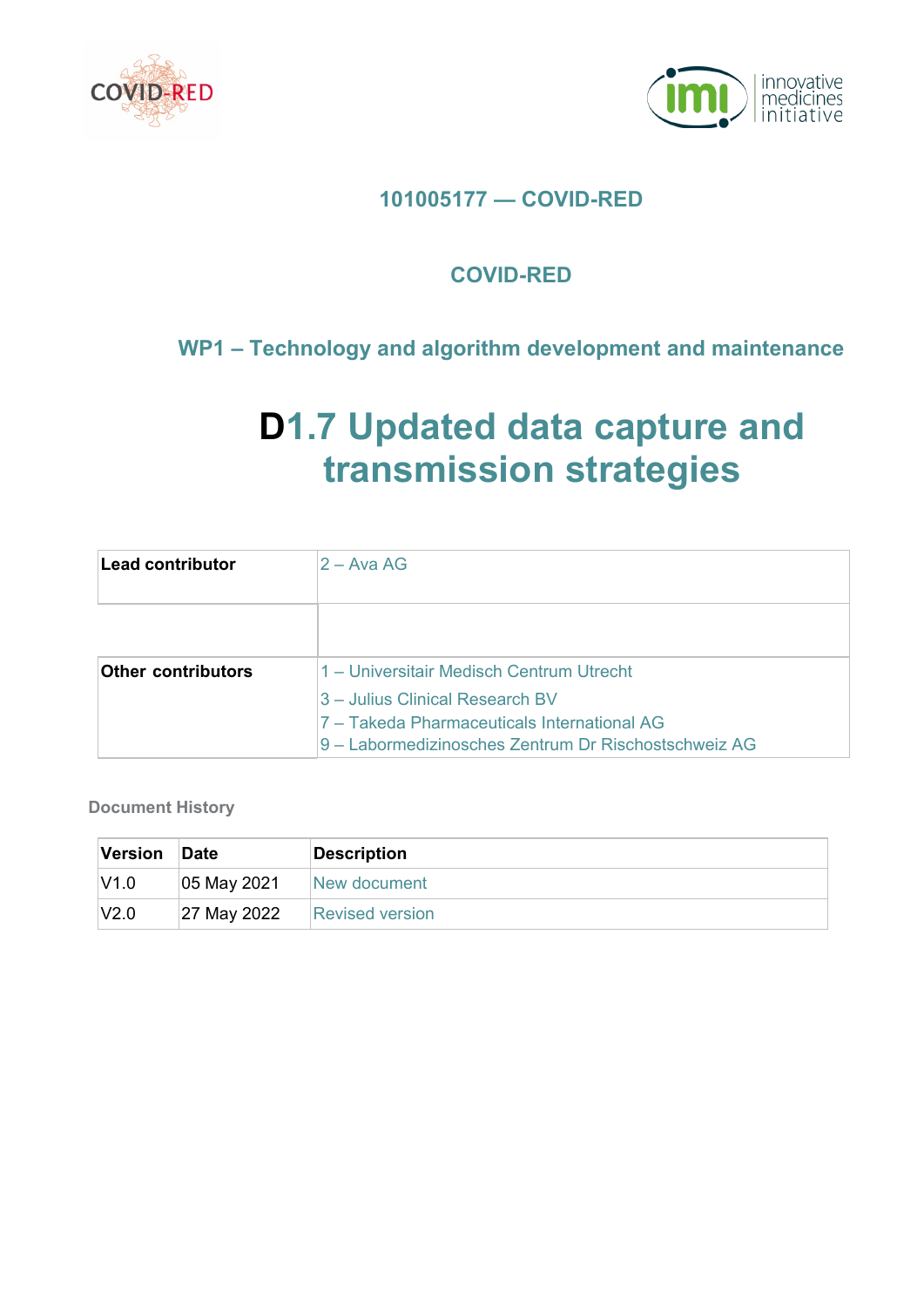

## **Abstract**

Early discovery of a SARS-CoV-2 infection can reduce transmission of the virus to other susceptible individuals. In particular, identifying changes in physiological signals via wearable devices can serve as an early key infection indicator. In this study, we collected physiological signals to train machine learning algorithms and then used them to identify potential SARS-CoV-2 infections in the study population. To meet our study aims, it was necessary to create the infrastructure for data extraction and analysis. This document describes the steps and infrastructure for extracting users' physiological signals using the Ava wearable bracelet and complementary mobile application (Ava COVID-RED). We describe the four phases undertaken to analyze and adjust the data generating mechanisms including: set up; data collection, cleaning, filtering, storage and transfer; data analysis; and, reporting.

#### **Introduction**

Changes in physiological parameters have alerted individuals and medical professionals to a potential infection for a least a century. As early as 1927, researchers have published on the increase in pulse rate associated with fever and illness. [1] Until recently, doctors have relied on highly specialized medical devices, diagnostic tests and personal knowledge to identify illness associated with biophysical symptoms. Wearable sensor technology has catalyzed individualized medicine, enabling for the first time reliable, nearly continuous monitoring of physiological changes. Patients no longer need to rely on single point episodes of arrhythmias, for example, occurring while in person at the doctor's office for accurate diagnosis and treatment. Instead, wearable devices enable individuals to measure, track and record changes in heart rate and other vital signs over time, while engaging in day-to-day activities. Paired with machine learning alogrthims to detect abnormalities from individual baseline parameters, wearable sensor technology can provide real-time feedback about an ongoing or impending health event (e.g., a atrial fibrillation notification on the Apple Watch [2]).Initial studies have demonstrated high levels of accuracy for detecting a range of maladies including Lyme Disease [3], broken bones [4], depression, seizures, diabetes, and obstructive sleep apnea [3][5][6]. In many cases, the wearable device systems have outperformed the current standard of care and diagnosis by doctors, leading European and American regulatory authorities to approve them for use as medical devices [7].

Concurrent with advances in wearable sensor technology, convergent evidence has demonstrated how certain biophysical markers uniquely change in relationship to natural or pathogenic causes. Only within the last five years has ambulatory data gathered daily enabled researchers to document phasebased changes in temperature, breathing rate, and heart rate variability associated with the menstrual cycle, for example, thereby enabling personalized predictions of impending ovulation [7][8][9]. Similarly, wearable sensors tracking changes in resting heart rate and activity levels have identified outbreaks of influenza prior to participant-reported symptom onset [10][11]. A follow-up study has further shown influenza's unique biophysical signature compared to SARS-CoV-2 infections using wearable sensor data [12].

Identifying SARS-CoV-2's effect on physiological parameters represents a significant scientific step towards returning to a pre-pandemic life. The United States' Center for Disease Control and Prevention (CDC) has estimated that more than half of all SARS-CoV-2 transmissions occur due to asymptomatic or pre- symptomatic individuals [13]. Proof-of-concept and pilot studies have shown that algorithms ingesting wearable sensor data could detect COVID-19 in many participants prior to symptom onset [14][15][16][17]. Todate, these studies have applied their algorithms retrospectively; the researchers trained their models on an initial clinical sample before validating them on a holdout set or a new population only after data collection's completion [15][16][18]. Several published protocols have proposed prospectively testing a machine learning algorithm for detecting SARS-CoV-2 infections [19][20][21][22]. As emphasized in our systematic review [23] previous work highlights the need for real-time feedback tohelp individuals determine if they should self-isolate or seek further diagnostic input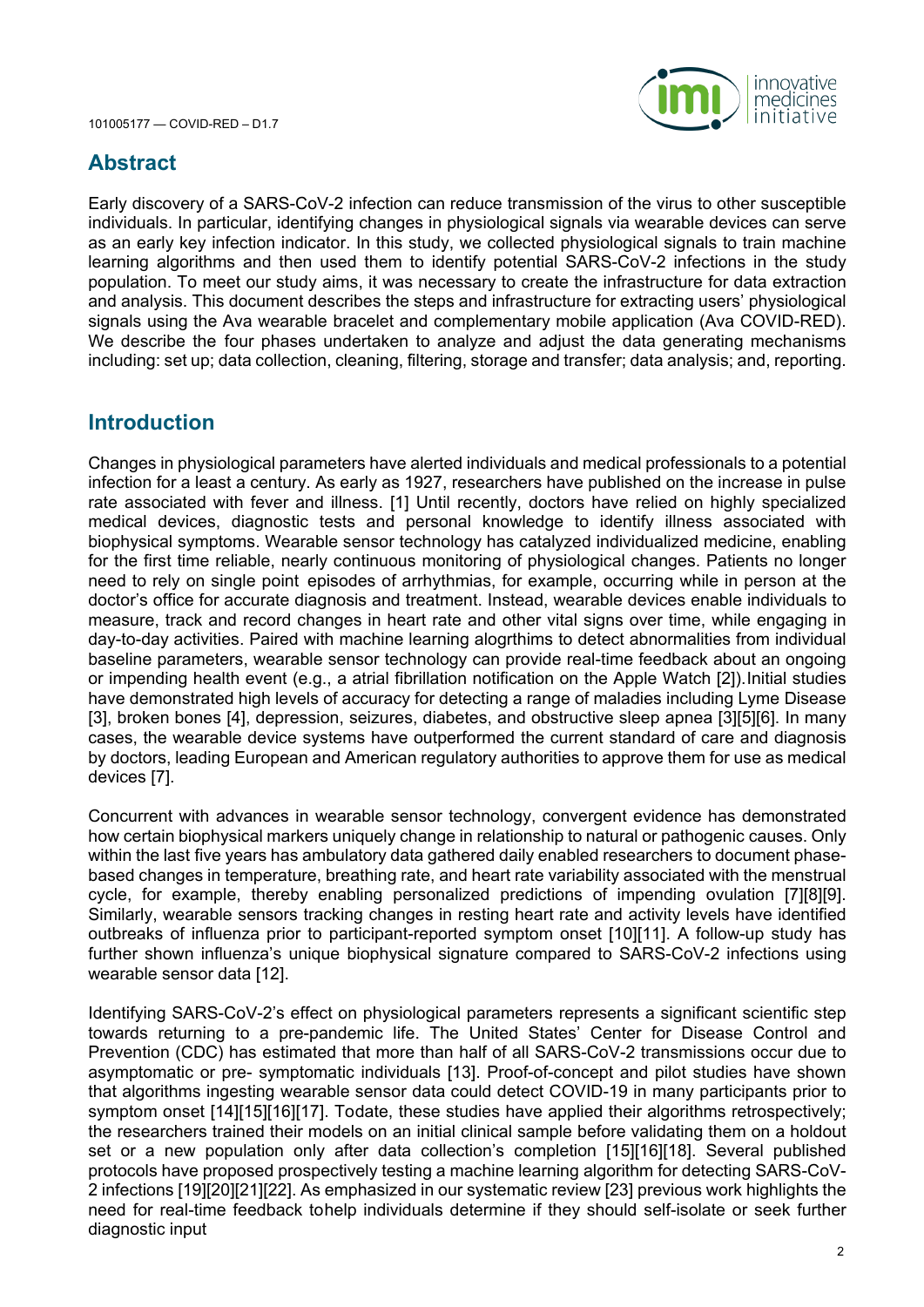

One of the first randomized controlled trials in this space, the "COVID-19 infections – remote early detection" (COVID-RED) study leverages existing wearable sensor technology (the Ava bracelet) and a novel mobile application (Ava COVID-RED) to investigate how a pilot-developed algorithm can accurately detect pre-symptomatic SARS-CoV-2 infection compared to current standard of care. This report outlines the process necessary to update existing wearable sensor data capture and transmission strategies for implementation in COVID-RED. Ensuring the sensor-collected data could be extracted and analyzed in line with the project's overall objectives required several steps, including: set up; data collection, cleaning, filtering, storage and transfer; data analysis; and, reporting. The following chapters explain each stage in greater detail.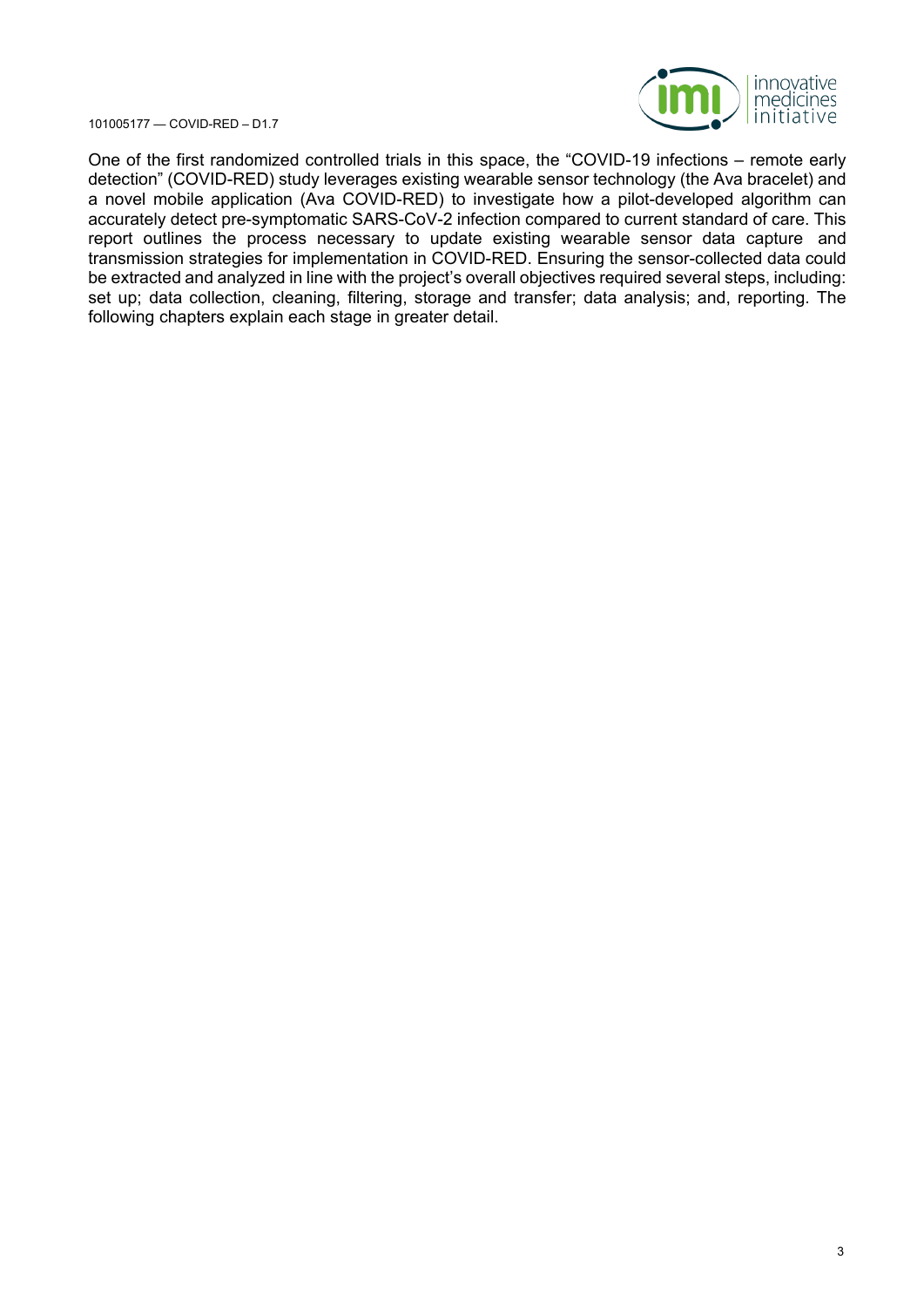

### **Set up**

The system for early COVID-19 detection has three major parts (see Figure 1):

- The wristworn Ava bracelet, used for acquiring physiological signals;
- The Ava COVID-RED mobile application (Android or iOS), used for downloading signal data from thebracelet and syncing it to the backend server;
- The cloud infrastructure, used for storing all physiological signals and generating an algorithmbasedprediction of potential SARS-CoV-2 infection.

*Figure 1: System for collection of wearable-measured physiological signals and COVID-19 prediction generation.*



The sensor system on the Ava bracelet includes temperature sensors, an accelerometer, and a photoplethysmograph (PPG) sensor (see Figure 2). The temperature sensor measures changes in wrist skin temperature while the accelerometer detects movement and helps determine when the user is asleep. Finally, the PPG sensor detects blood volume variations in the microvascular tissue via a light source that allows photodetectors to detect the reflected light intensity. In addition to wrist skin temperature and sleep data, the Ava bracelet measures breathing rate, heart rate, heart rate variability (HRV), and skin perfusion. The sensorscollect data 25 times per second while the user sleeps. Originally designed for fertility tracking, the Ava bracelet has received Food and Drug Administration (FDA) clearance and meets standards for CE-marking as a Class IIA medical device.

The system's second component, its mobile application (app), comprises the user interface, where COVID- RED participants can both input and receive data. In the Daily Diary log (detailed more extensively in Deliverable 1.3), individuals can record COVID-19 symptoms and potential confounds (e.g., antipyretic medication). Additionally, the Ava COVID-RED app interfaces directly with the Ava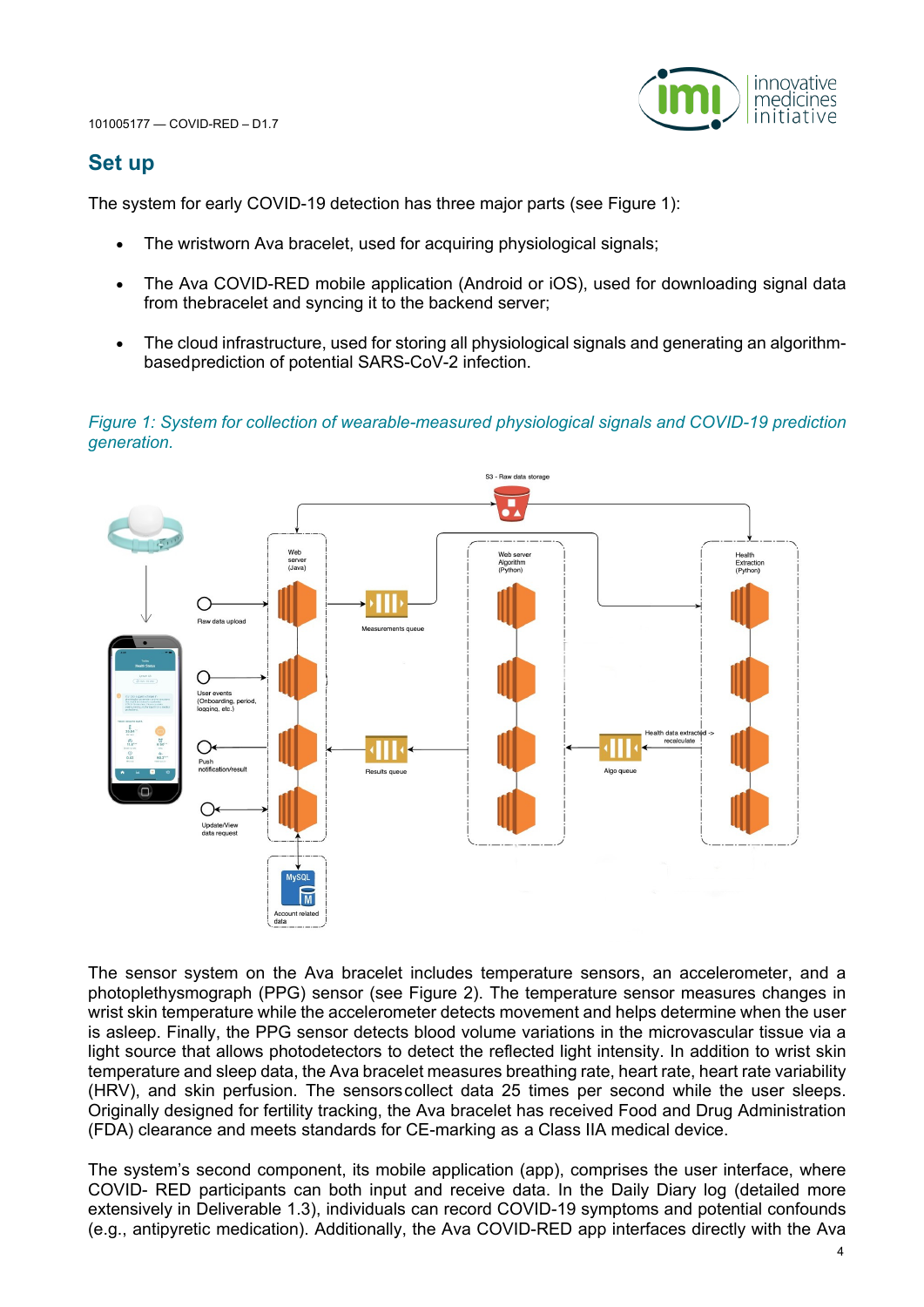

bracelet, enabling participants to manually sync the physiological data recorded on the hardware with the backend server. The app also shows algorithm-generated real-time alerts based on devicecollected physiological data back to theuser after syncing. In particular, the health status algorithm runs on the third component, the cloud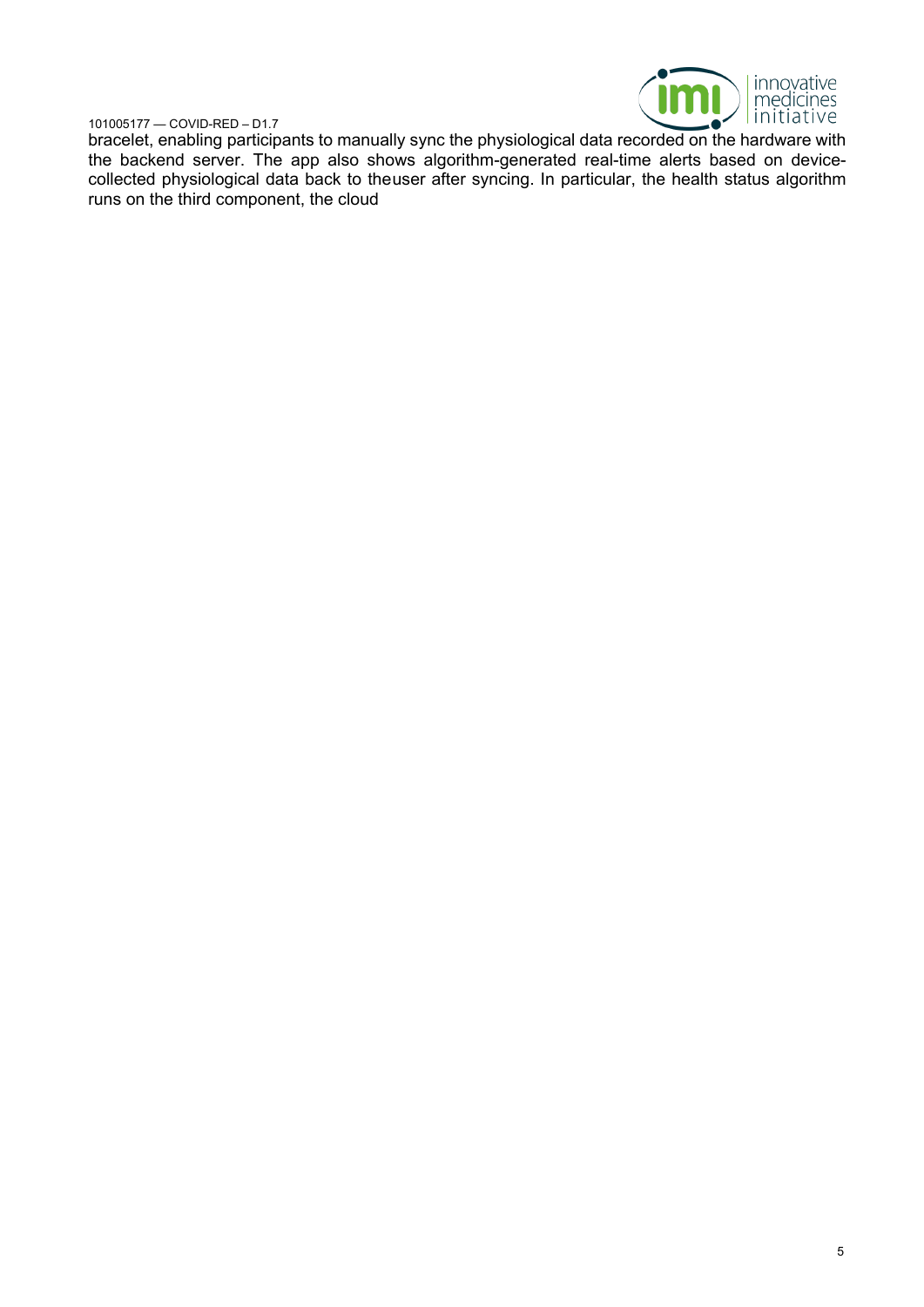



*Figure 2: The Ava bracelet and its included sensors.*

infrastructure, and then signals to the app to display one of three indicators related to a potential SARS-CoV-2 infection: "No physiological deviations or COVID-19 symptoms detected"; "Some physiological deviations and/or COVID-19 symptoms detected"; or, "Physiological deviations and/or symptoms indicative of a potential COVID-19 infection detected." For a more detailed description of the algorithm's development and in-app signal display, please refer to Deliverables 1.4 and 1.3 respectively.

Finally, the cloud-based processes are triggered by user actions such as completing initial onboarding, Daily Diary logging or downloading (syncing) data from the bracelet. All data uploaded by each participant is savedin raw format on an S3 Amazon Web Services (AWS) web server and forwarded for further processing to a proprietary Health Extraction Worker explained further in the chapters below. The wearable device manufacturer abides by General Data Protection Regulation (GDPR) and employs region-specific AWS servers. All participant data is stored anonymously using each person's COVID-RED assigned clinical ID withpersonally identifiable information (PII) stored separately.

## **Data collection, cleaning and filtering**

The process of collecting physiological parameters from a wristworn device suffers from exposure to environmental artifacts due to normal movements while asleep unrelated to illness-related changes. Thus, thefirst step in data collection involves pre-processing to reduce the risk that these artifacts could jeopardize the signal's quality. To that end, we strove to make the acquisition process as robust as possible and to exclude potentially inaccurate data points from analysis.

We developed the proprietary Health Extraction Worker with the purpose of cleaning and filtering the raw data collectedby the Ava bracelet. Based on pre-existing knowledge from the Ava Fertility Tracker, we identified scenarios where the data behaves suspiciously and suggests poor quality. In particular, we flagged times when:

- The signal recording was less than 4 hours (defined as the time between the first and last time stamp,without regard to the absolute number of recorded measurements);
- The signal recording included less than 3 hours of sleep (defined as at least 1080 time points);
- A skin temperature reading outside of the 30-42°C range (suggesting a potential error in the temperature sensor);
- An undefined heart rate feature (suggesting a potential error in the PPG sensor); and,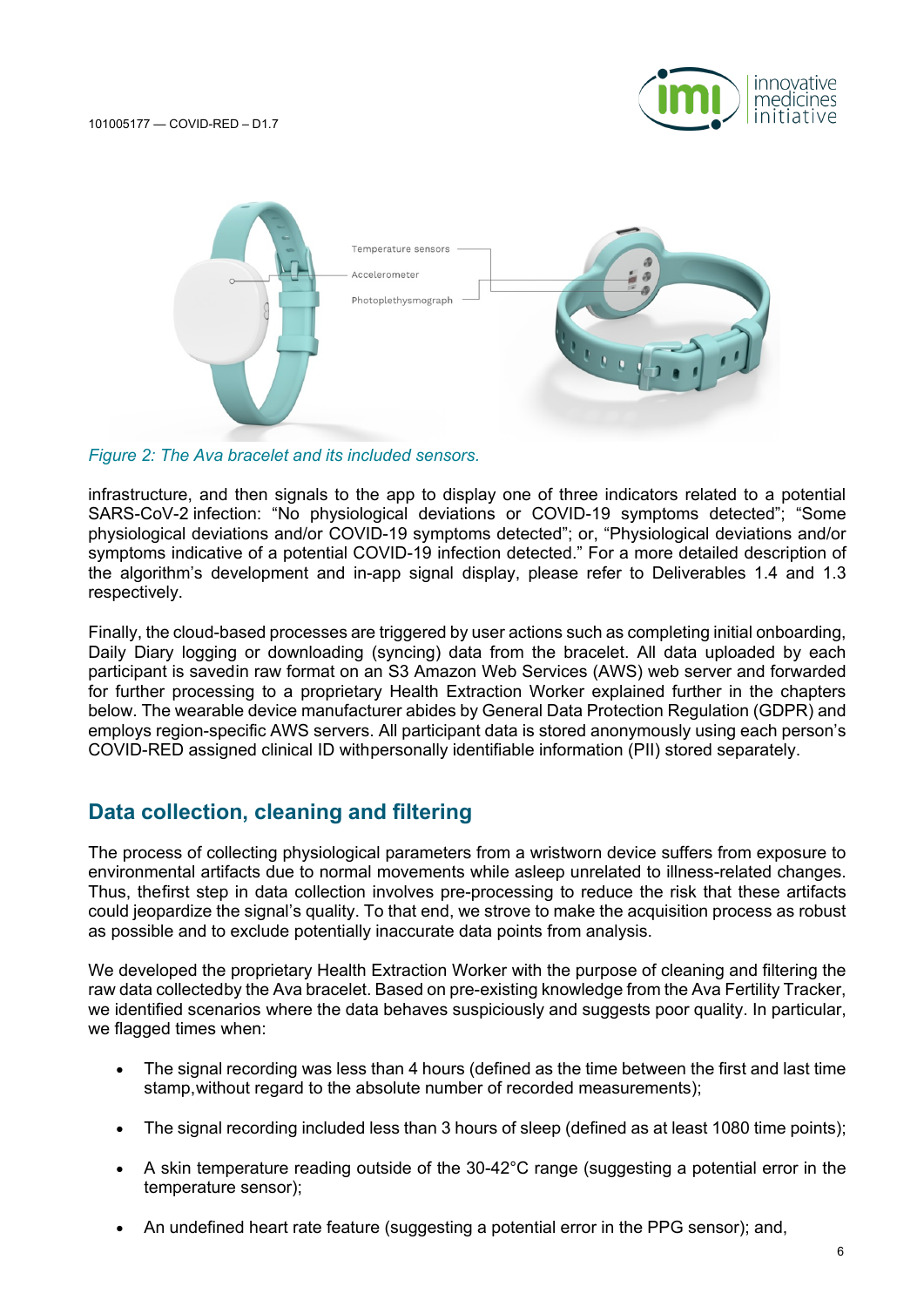

• The Health Extraction Worker process crashed.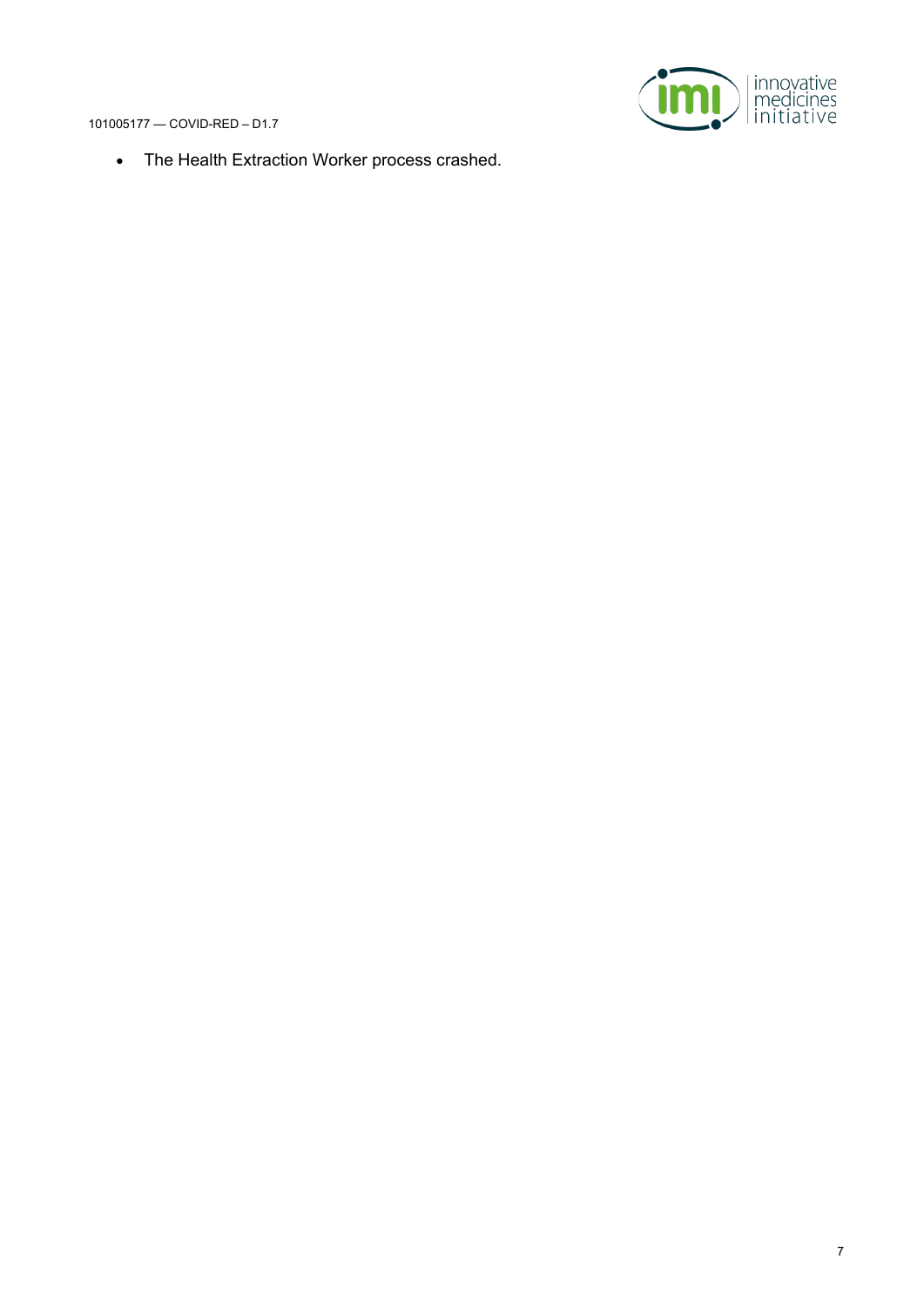

The Health Extraction Worker marks a recording as *QUALITY\_STOP* if any of the above scenarios occurred.The explicit reason for appearance of *QUALITY\_STOP* is not saved in the database, but for debug purposes,it can be reproduced using raw data files stored on an S3 bucket.

There is also a special flag called *QUALITY\_ERROR* which occurs when the entire duration of a sleepevent(real time between first and last recording), is missing more than two thirds of the data it should contain. Thistypically occurs due to participant error or a device defect (e.g., the bracelet turns on for a few minutes whilenot being worn).

Before calculating the nightly features for algorithm ingestion, the raw physiological signals are filtered usingmovement data from the accelerometer sensor. The sleep filter identifies only those signals recorded duringsleep and passes them on for data analysis.

# **Data analysis**

After excluding poor quality data, the Health Extraction Worker performs a statistical analysis on the remainingwearable-collected data. It creates feature sets and components by transforming the data into single or multiple values that are representative of a user's physiological state for that night. Depending on the physiological parameter, one or more measurements may be used (e.g., the median versus the mean). Some of the nightly features include:

- Skin temperature;
- Breathing rate;
- Heart rate;
- The standard deviation of the N-N interval (SDNN; a measure of HRV);
- Root mean square of successive differences between normal heartbeats (RMSSD; a measure ofHRV);
- HRV Ratio:
- Skin perfusion;
- Last sync date between bracelet and the mobile app;
- Last sync date between the mobile app and the backend server;
- Data quality (*QUALITY\_PASS, QUALITY\_STOP* or *QUALITY\_ERROR*);
- Total sleep (in seconds);
- Percentage of light sleep; and,
- Percentage of deep sleep.

This set of features is generated on a daily basis from signals acquired during sleep and passed to the trainedmachine learning model explained in Deliverable 1.4. A subset of all physiological signals collected by the Avabracelet are then ingested by the algorithm to predict an impending SARS-CoV-2 infection.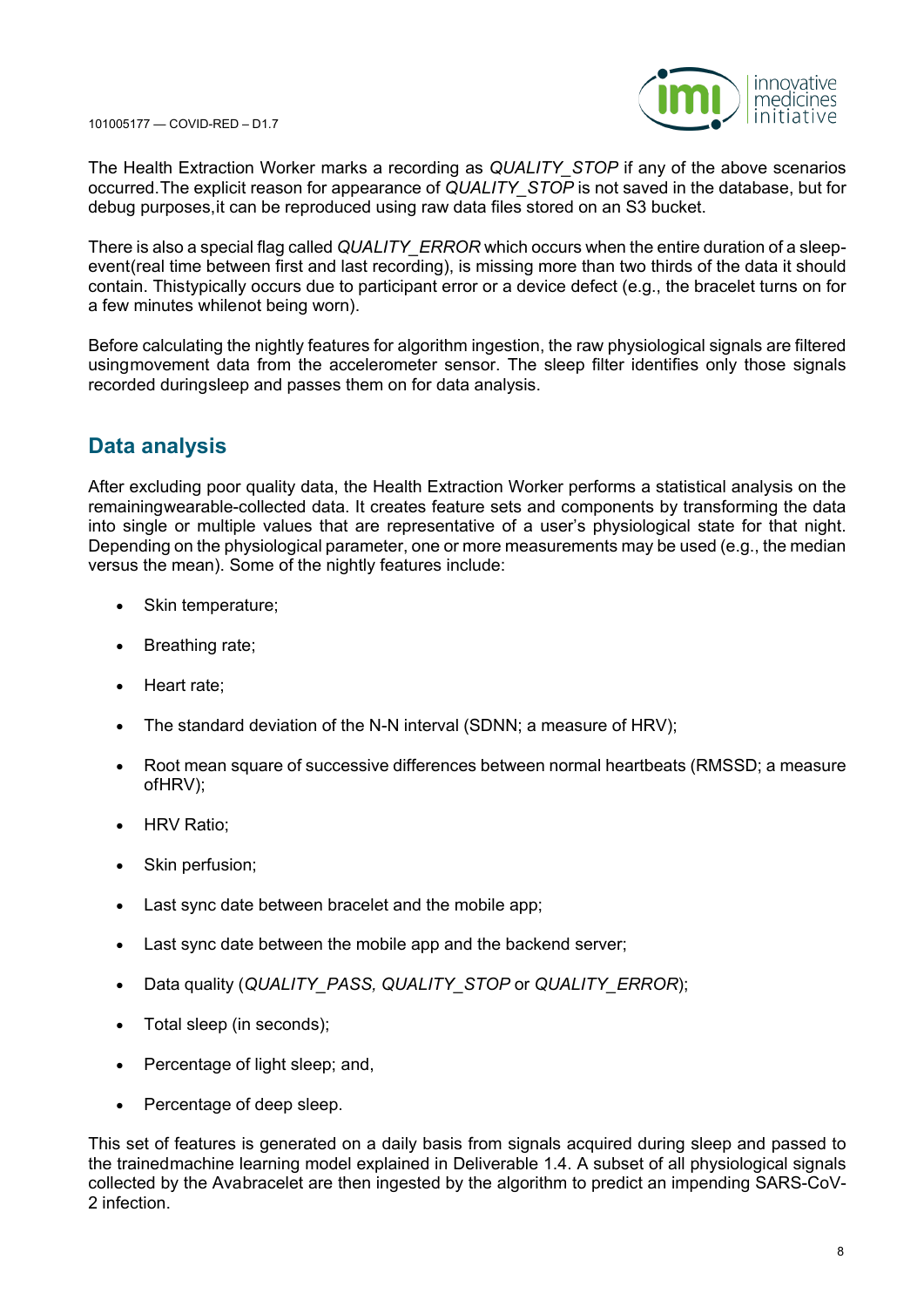



# **Reporting**

Through the Ava COVID-RED smartphone application, the COVID-RED participant receives insights about the values of the physiological signals from all nights when the bracelet was worn. Each user can see monthly graphs of their physiological parameters, including resting pulse rate, skin temperature, breathing rate, amount of sleep and HRV ratio (Figure 3a). The participant can toggle each graph on or off based on their personal preference through the Settings menu in the app.

*Figure 3: The Ava COVID-RED mobile app is designed to be used in conjunction with the Ava bracelet and provides the user withhealth charts showing changes in physiological parameters over time (A). COVID-RED participants can also log results from diagnostic tests or COVID-19 symptoms in the Daily Diary (B) which asks them to confirm a positive SARS-CoV-2 test prior to switching to "Confirmed COVID-19" mode (C).*



The probability of accurately detecting a SARS-CoV-2 infection increases with additional feedback. To ensure the health status algorithm accounts for expected physiological changes due to alcohol intake or ovulation, COVID-RED participants are asked to record additional information in the Daily Diary survey section of the Ava COVID-RED app. As shown in Figure 3B, an individual can input COVID-19 symptoms, results from a diagnostic COVID-19 test, alcohol and recreational drug use, their oral temperature, medication, and vaccination.

The current machine learning algorithm (v1.0) ingests nightly physiological data and self-reported symptoms to alert participants to a potential SARS-CoV-2 infection in real time. After syncing their bracelet upon waking,the participant may receive one of three messages on their home screen: "No physiological deviations or COVID-19 symptoms detected."; "Some physiological deviations and/or COVID-19 symptoms detected."; or, "Physiological deviations and/or symptoms indicative of a potential COVID-19 infection detected." For more detailed information on the home screen alerts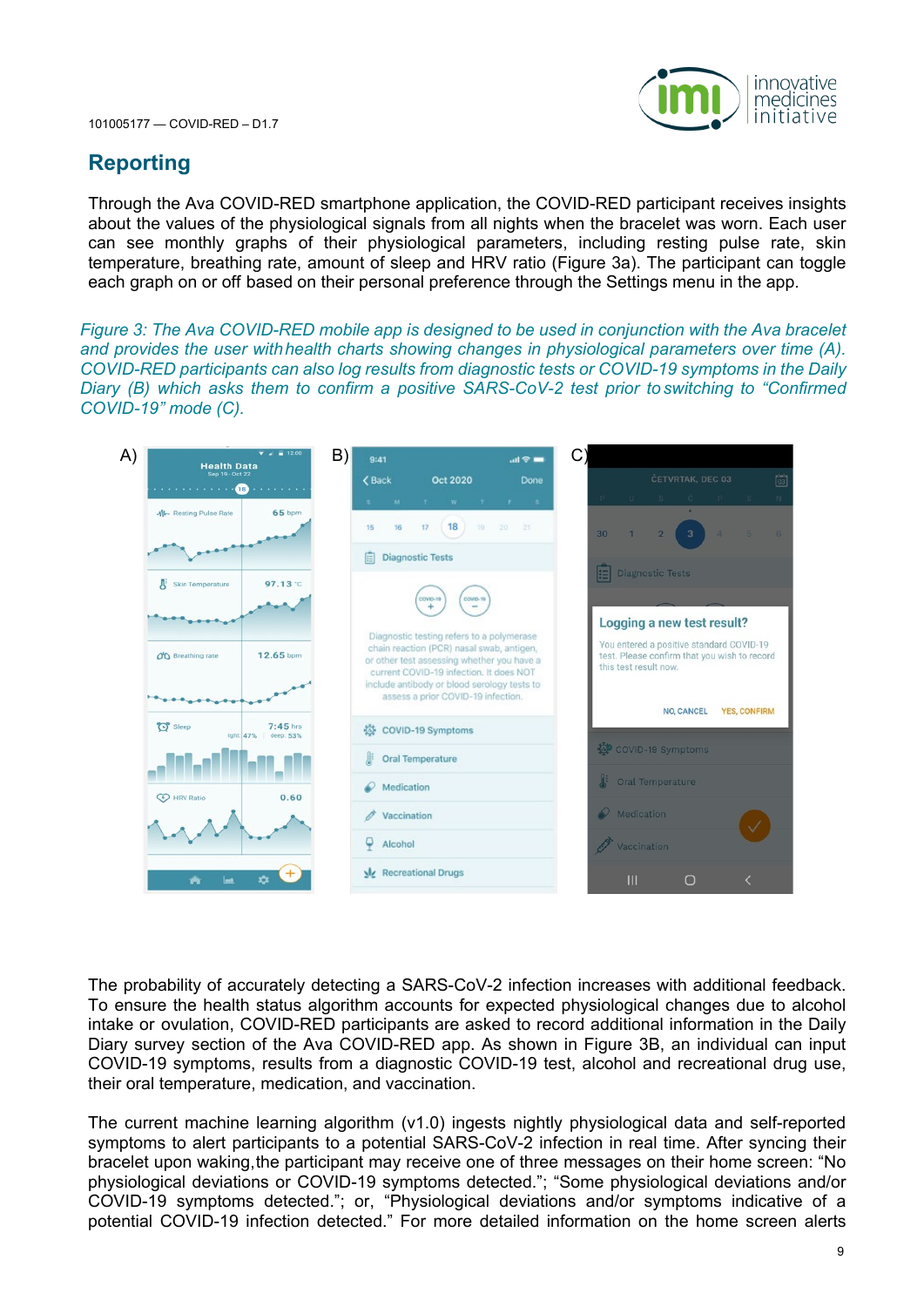

including screenshots, please see Deliverable 1.3. Over the course of the COVID-RED clinical trial, we will further refine the health status algorithm based on both self-reported and wearable sensor data. Throughout the study, however, participants will have access totheir daily health status and physiological parameters as measured by the Ava bracelet via the Ava COVID-RED mobile app.

### **Discussion**

Recognizing early signs of a SARS-CoV-2 infection can be an essential tool to fight the COVID-19 pandemic by reducing transmission between individuals. A system for early detection of SARS-CoV-2 must fit into a person's every-day life and should not be time consuming or cause additional overhead in order to facilitate its widespread adoption. For that reason, the Ava bracelet, worn only during sleep, and Ava COVID-RED mobileapp constitute an intuitive solution easily adaptable for every person that owns a smartphone.

## **Repository for primary data**

Per Article 29.3 of the COVID-RED Grant Agreement and Article 7.5.4 of the Consortium Agreement, digital research data will be deposited in a research data repository within 30 days of its generation. Special access rights for third parties that need the research data to address the public health emergency will be outlined in the COVID-RED Data Management Plan. However, no special access rights for third parties shall be granted to personal data or data of commercial sensitivity

#### References

- 1. Lyon D. M, The Relation of Pulse-rate to Temperature in Febrile Conditions, An International Journal of Medicine, 20(78), 205–218, 1927.
- 2. Li X, Dunn J, Salins D, Zhou G, Zhou W, Schüssler-Fiorenza Rose S. M. et al, Digital Health: Tracking Physiomes and Activity Using Wearable Biosensors Reveals Useful Health-Related Information, PLoS Biol, 15(1), e2001402, 2017.
- 3. Dunn J, Runge R, Snyder M, Wearables and the medical revolution, Per Med, 15(5), 429-448, 2018.
- 4. Choy G, Khalilzadeh O, Michalski M, Do S, Samir A. E, Pianykh O. S, Geis J. R, Pandharipande P. V, Brink J. A, Dreyer K. J, Current Applications and Future Impact of Machine Learning in Radiology, Radiology, 288(2), 318–328, 2018.
- 5. Ballinger B, Johnson H. et al, DeepHeart: Semi-Supervised Sequence Learning for Cardiovascular Risk Prediction, arXiv:1802.02511v1 [cs.LG], 2018.
- 6. Wu H, Phenotype-based and Self-learning Inter-individual Sleep Apnea Screening with a Level IV Monitoring System, arXiv:1802.09706v1 [stat.AP], 2018.
- 7. Goodale B. M, Shilaih M, Falco L, Dammeier F, Hamvas G, Leeners B, Wearable sensors reveal menses-driven changes in physiology and enable prediction of the fertile window: observational study, J Med Internet Res, 21(4), e13404, 2019.
- 8. Shilaih M, Goodale B. M, Falco L, Kübler F. et al, Modern fertility awareness methods: wrist wearables capture the changes in temperature associated with the menstrual cycle, Biosci Rep, 38(6), BSR20171279, 2018.
- 9. Shilaih M, Goodale B. M, Falco L, Kübler F, Dammeier F, Leeners B, Capturing the physiological characteristics of early pregnancy using wrist worn wearables, EuropeanSociety of Human Reproduction and Embryology, Barcelona, Spain, 2018.
- 10. Bradshaw B, Konty K, Ramirez E, Lee W, Signorini A, Foschini L, Influenza surveillance using wearable mobile health devices, Online Journal of Public Health Informatics, 11(1),e249, 2019.
- 11. Radin J, Wineinger N, Topol E, Steinhubl S, Harnessing wearable device data to improve state-level real-time surveillance of influenza-like illness in the USA: a population-based study, The Lancet Digital Health, 2(2), e85–e93, 2020.
- 12. Shapiro A, Marinsek N, Clay I, Bradshaw B, Ramirez E, Min J, Trister A, Wang Y, Althoff T, Foschini L, Characterizing COVID-19 and Influenza Illnesses in the Real World via Person-Generated Health Data, Patterns, New York, 2(1), 100188, 2020.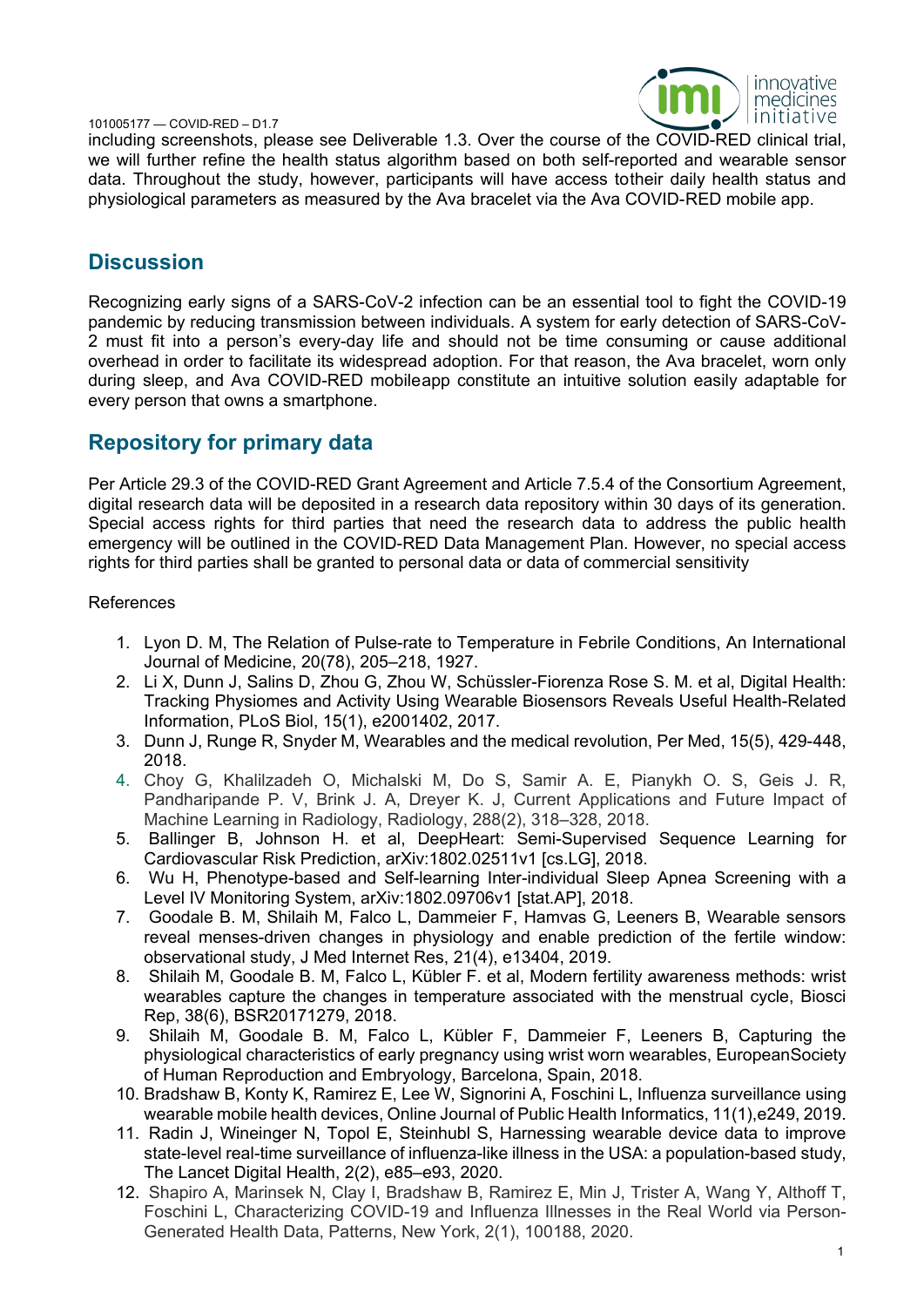.



- 13. Johansson M. A, Quandelacy T. M, Kada S. et al, SARS-CoV-2 Transmission From People Without COVID-19 Symptoms, JAMA Netw open, 4(1), e2035057, 2021.
- 14. Mishra T, Wang M, Metwally A. A. et al, Pre-symptomatic detection of COVID-19 from smartwatch data, Nat Biomed Eng, 4(12), 1208-1220, 2020.
- 15. Natarajan A, Su H. W, Heneghan C, Assessment of physiological signs associated with COVID-19 measured using wearable devices, npj Digit Med, 3(1), 2020.
- 16. Smarr B. L, Aschbacher K, Fisher S. M. et al, Feasibility of continuous fever monitoring using wearable devices, Sci Rep, 10(1), 21640, 2020.
- 17. Bogu G. K, Snyder M. P, Deep learning-based detection of COVID-19 using wearables data, Published online medRxiv, 01.08.21249474, 2021.
- 18. Miller D. J, Capodilupo J. V, Lastella M. et al, Analyzing changes in respiratory rate to predict the risk of COVID-19 infection, PLoS One, 15(1), 1-10, 2020.
- 19. Wong C. K, Ho D. T. Y, Tam A. R. et al, Artificial intelligence mobile health platform for early detection of COVID-19 in quarantine subjects using a wearable biosensor: Protocol for a randomised controlled trial, BMJ Open, 10(7), 1-5, 2020.
- 20. Xu S, Vital Sensor Monitors for CV19 Detection, Clinical trial https://clinicaltrials.gov/ct2/show/NCT04635787, 2020.
- 21. Esterl E, Ruybal J, Wearable Diagnostic for Detection of COVID-19 Infection, Clinical trial https://clinicaltrials.gov/ct2/show/NCT04742569, 2021.
- 22. Koch LM, Jayaraman A, Ryan S, Wearable Sensor to Monitor COVID-19 Like Signs and Symptoms, Clinical trial https://clinicaltrials.gov/ct2/show/NCT04393558, 2020.
- 23. Mitratza M, Goodale BM, Shagadatova A, Kovacevic V, van de Wijgert J, Brakenhoff TB, Dobson R, et al., The Performance of Wearable Sensors in the Detection of SARS-CoV-2 Infection: A Systematic Review, The Lancet Digital Health, 4(5), e370–83, 2022.